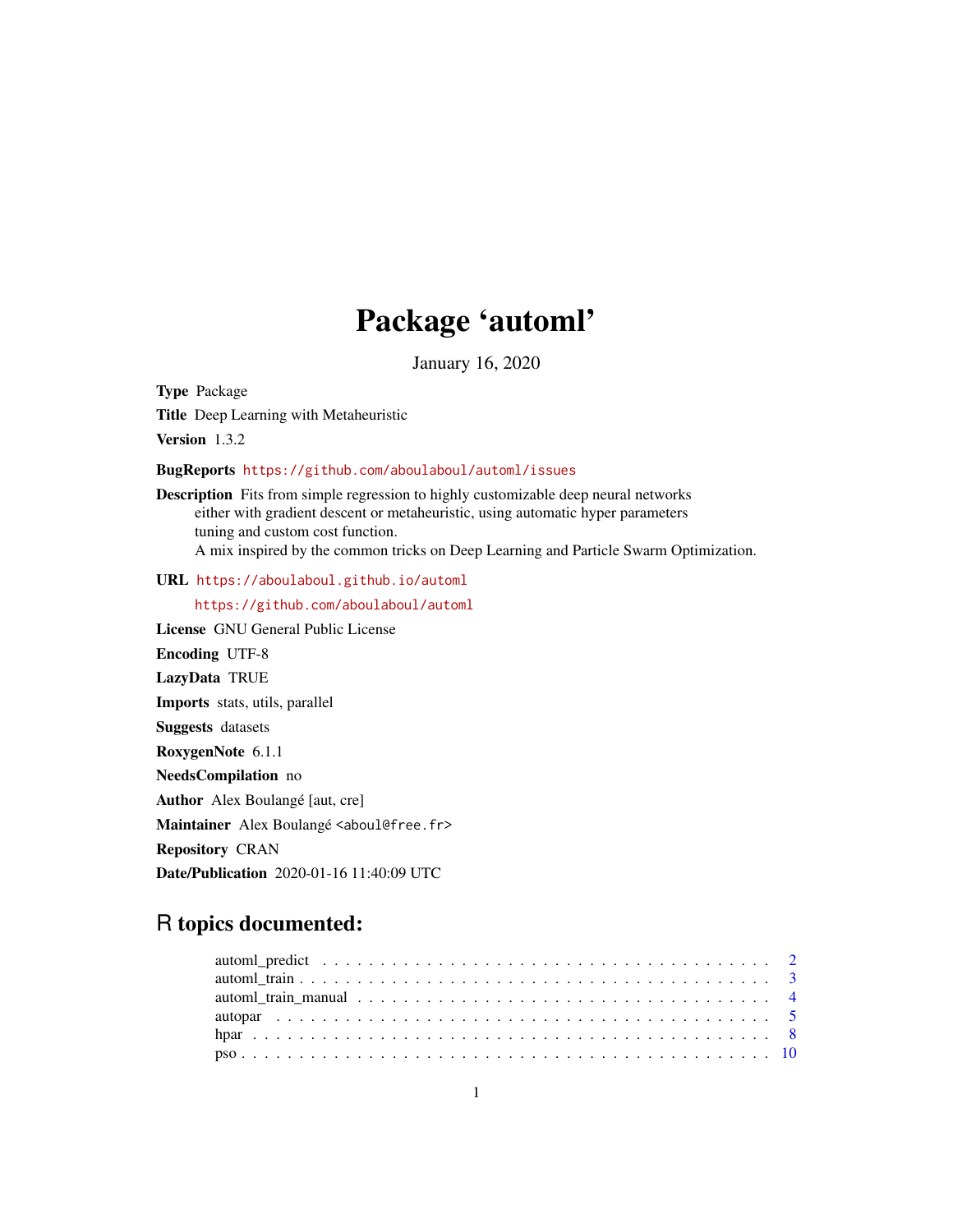#### <span id="page-1-0"></span>**Index** [12](#page-11-0)

automl\_predict *automl\_predict*

#### Description

Predictions function, to apply a trained model on datas

#### Usage

automl\_predict(model, X, layoutputnum)

#### Arguments

| model        | model trained previously with automl train or automl train manual                                             |
|--------------|---------------------------------------------------------------------------------------------------------------|
| X            | inputs matrix or data.frame (containing numerical values only)                                                |
| layoutputnum | which layer number to output especially for auto encoding (default 0: no partic-<br>ular layer, the last one) |

#### Examples

```
##REGRESSION (predict Sepal.Length given other parameters)
data(iris)
xmat <- as.matrix(cbind(iris[,2:4], as.numeric(iris$Species)))
ymat \le iris[,1]
amlmodel <- automl_train_manual(Xref = xmat, Yref = ymat,
hpar = list(modexec = 'trainwpso', verbose = FALSE))
res \leq \text{cbind}(\text{ymat}, \text{automl\_predict}(\text{model} = \text{amlmodel}, \text{X} = \text{ymat}))colnames(res) <- c('actual', 'predict')
head(res)
#
## Not run:
##CLASSIFICATION (predict Species given other Iris parameters)
data(iris)
xmat = iris[,1:4]
lab2pred <- levels(iris$Species)
lghlab <- length(lab2pred)
iris$Species <- as.numeric(iris$Species)
ymat \leq matrix(seq(from = 1, to = lghlab, by = 1), nrow(xmat),
lghlab, byrow = TRUE)
ymat <- (ymat == as.numeric(iris$Species)) + 0
amlmodel <- automl_train_manual(Xref = xmat, Yref = ymat,
hpar = list(modexec = 'trainwpso', verbose = FALSE))
res <- cbind(ymat, round(automl_predict(model = amlmodel, X = xmat)))
colnames(res) <- c(paste('act',lab2pred, sep = '_'),
paste('pred',lab2pred, sep = '_'))
head(res)
```
## End(Not run)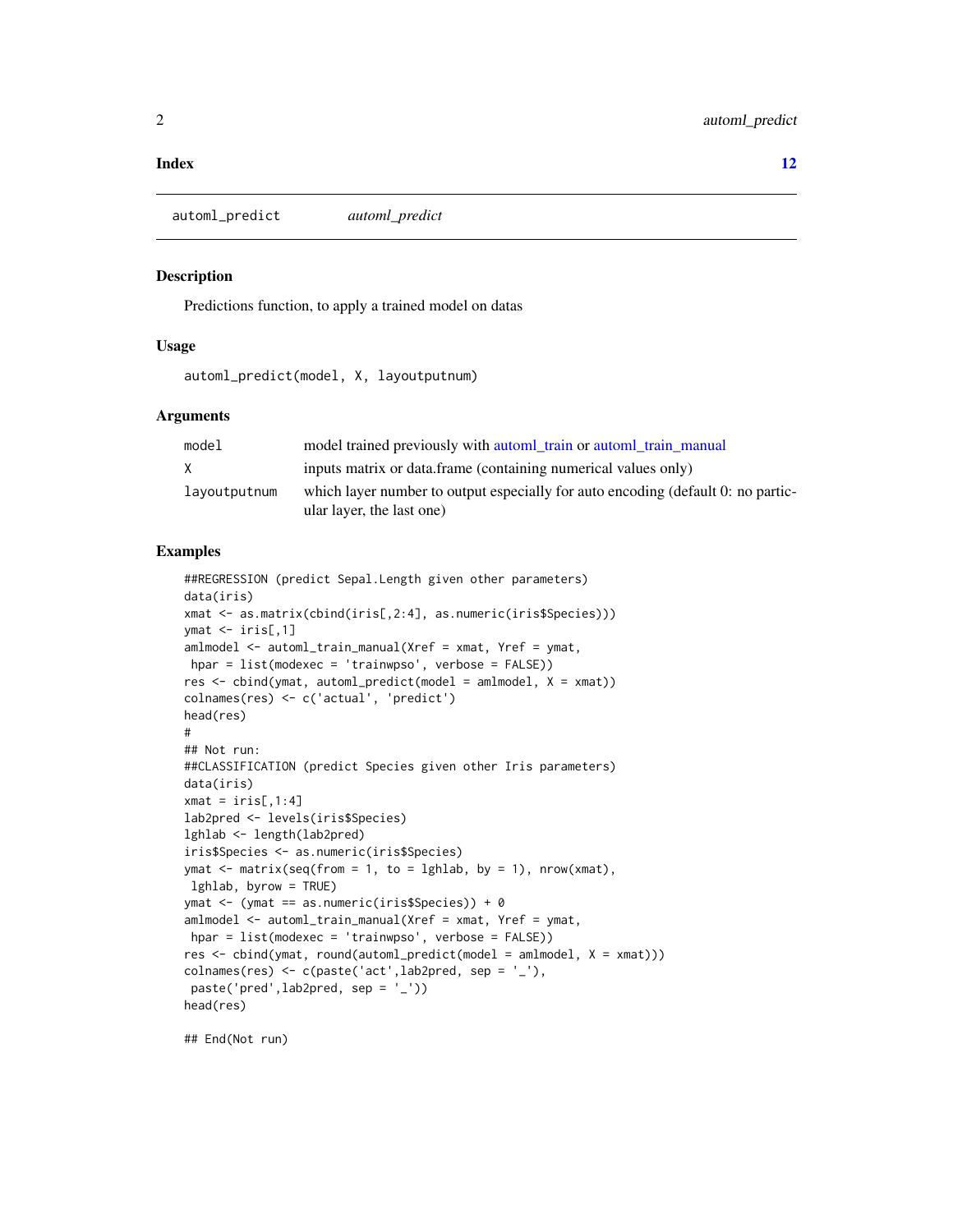#### <span id="page-2-1"></span><span id="page-2-0"></span>Description

The multi deep neural network automatic train function (several deep neural networks are trained with automatic hyperparameters tuning, best model is kept)

This function launches the [automl\\_train\\_manual](#page-3-1) function by passing it parameters for each particle at each converging step

#### Usage

```
automl_train(Xref, Yref, autopar = list(), hpar = list(), mdlref = NULL)
```
#### Arguments

| Xref    | inputs matrix or data.frame (containing numerical values only)                                                                                                                                                                                                                                    |
|---------|---------------------------------------------------------------------------------------------------------------------------------------------------------------------------------------------------------------------------------------------------------------------------------------------------|
| Yref    | target matrix or data.frame (containing numerical values only)                                                                                                                                                                                                                                    |
| autopar | list of parameters for hyperparameters optimization, see autopar section<br>Not mandatory (the list is preset and all arguments are initialized with default<br>value) but it is advisable to adjust some important arguments for performance<br>reasons (including processing time)              |
| hpar    | list of parameters and hyperparameters for Deep Neural Network, see hpar sec-<br>tion<br>Not mandatory (the list is preset and all arguments are initialized with default<br>value) but it is advisable to adjust some important arguments for performance<br>reasons (including processing time) |
| mdlref  | model trained with automl_train to start training with saved hpar and autopar<br>(not the model)<br>nb: manually entered parameters above override loaded ones                                                                                                                                    |

#### Examples

```
## Not run:
##REGRESSION (predict Sepal.Length given other Iris parameters)
data(iris)
xmat <- cbind(iris[,2:4], as.numeric(iris$Species))
ymat <- iris[,1]
amlmodel <- automl_train(Xref = xmat, Yref = ymat)
## End(Not run)
##CLASSIFICATION (predict Species given other Iris parameters)
data(iris)
xmat = iris[,1:4]
lab2pred <- levels(iris$Species)
lghlab <- length(lab2pred)
iris$Species <- as.numeric(iris$Species)
```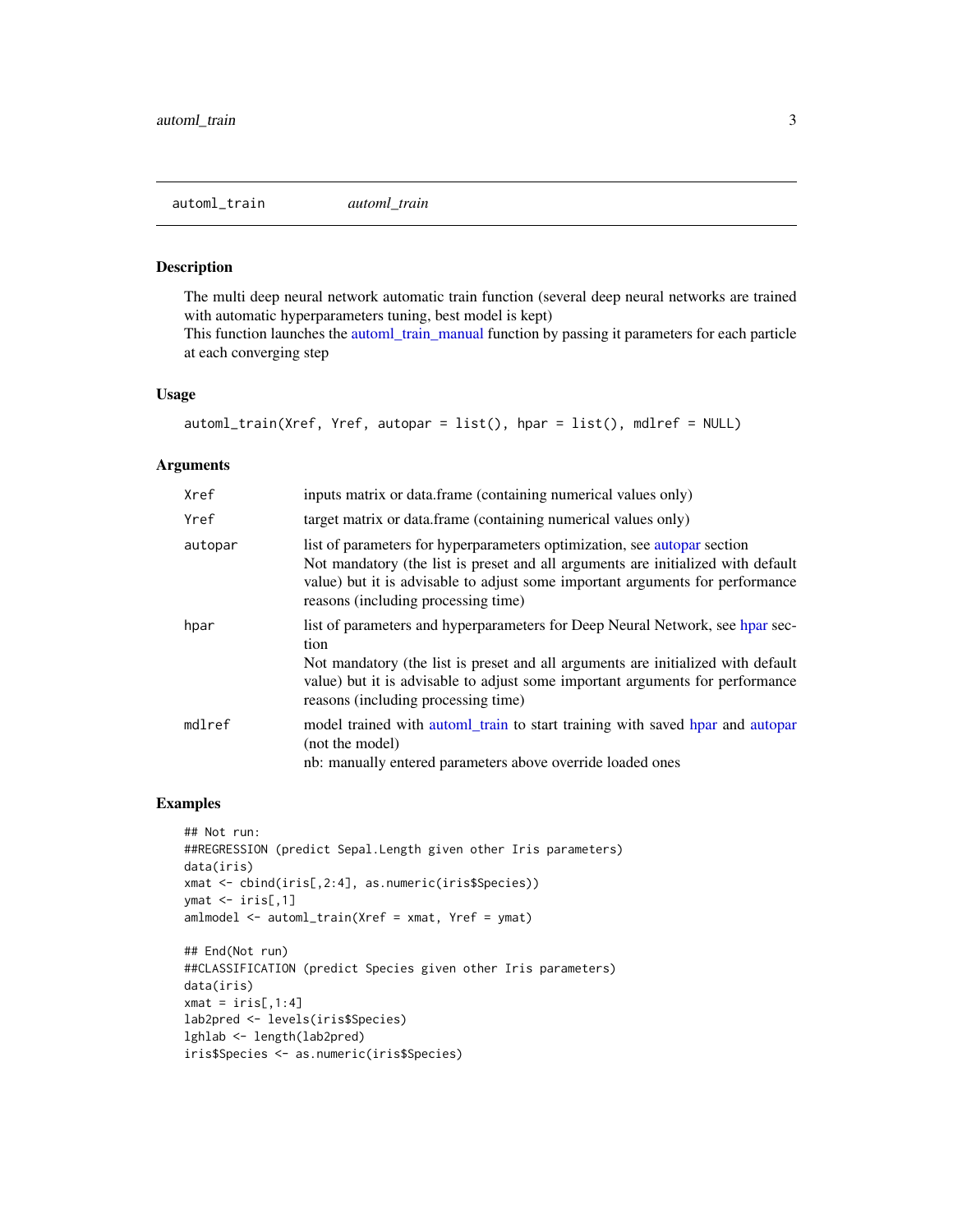```
ymat <- matrix(seq(from = 1, to = lghlab, by = 1), nrow(xmat), lghlab, byrow = TRUE)
ymat <- (ymat == as.numeric(iris$Species)) + 0
#with gradient descent and random hyperparameters sets
amlmodel <- automl_train(Xref = xmat, Yref = ymat,
                       autopar = list(numiterations = 1, psopartpopsize = 1, seed = 11),
                          hpar = list(numiterations = 10))
```
<span id="page-3-1"></span>automl\_train\_manual *automl\_train\_manual*

#### Description

The base deep neural network train function (one deep neural network trained without automatic hyperparameters tuning)

#### Usage

```
automl_train_manual(Xref, Yref, hpar = list(), mdlref = NULL)
```
#### Arguments

| Xref   | inputs matrix or data.frame (containing numerical values only)                                                                                                                                                                                                                                    |
|--------|---------------------------------------------------------------------------------------------------------------------------------------------------------------------------------------------------------------------------------------------------------------------------------------------------|
| Yref   | target matrix or data.frame (containing numerical values only)                                                                                                                                                                                                                                    |
| hpar   | list of parameters and hyperparameters for Deep Neural Network, see hpar sec-<br>tion<br>Not mandatory (the list is preset and all arguments are initialized with default<br>value) but it is advisable to adjust some important arguments for performance<br>reasons (including processing time) |
| mdlref | model trained with automl_train or automl_train_manual to start training from<br>a saved model (shape, weights) for fine tuning<br>nb: manually entered parameters above override loaded ones                                                                                                     |

#### Examples

```
##REGRESSION (predict Sepal.Length given other Iris parameters)
data(iris)
xmat <- cbind(iris[,2:4], as.numeric(iris$Species))
ymat <- iris[,1]
#with gradient descent
amlmodel <- automl_train_manual(Xref = xmat, Yref = ymat,
                                hpar = list(learningrate = 0.01,numiterations = 30,
                                            minibatchsize = 2^2))
## Not run:
#with PSO
amlmodel <- automl_train_manual(Xref = xmat, Yref = ymat,
                                hpar = list(modexec = 'trainwpso',
                                            numiterations = 30,
```
<span id="page-3-0"></span>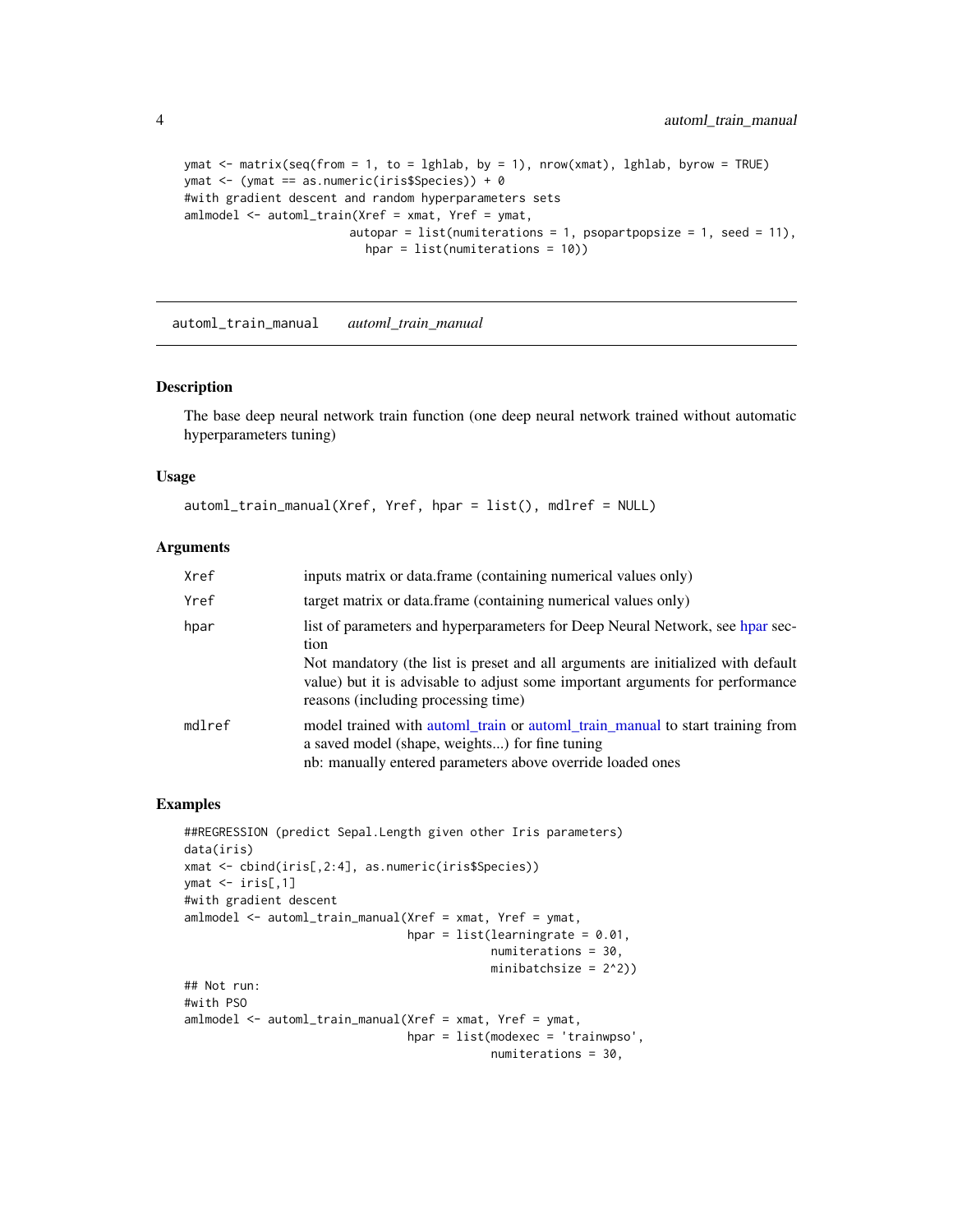```
psopartpopsize = 50))
#with PSO and custom cost function
f <- 'J=abs((y-yhat)/y)'
f \leftarrow c(f, 'J=sum(J[]!is.infinite(J)],na,rm=TRUE)'f <- c(f, 'J=(J/length(y))')
f \leftarrow paste(f, collapse = ';')
amlmodel <- automl_train_manual(Xref = xmat, Yref = ymat,
                                 hpar = list(modexec = 'trainwpso',
                                              numiterations = 30,
                                              psopartpopsize = 50,
                                              costcustformul = f))
##CLASSIFICATION (predict Species given other Iris parameters)
data(iris)
xmat = iris[,1:4]
lab2pred <- levels(iris$Species)
lghlab <- length(lab2pred)
iris$Species <- as.numeric(iris$Species)
ymat <- matrix(seq(from = 1, to = lghlab, by = 1), nrow(xmat), lghlab, byrow = TRUE)
ymat <- (ymat == as.numeric(iris$Species)) + 0
#with gradient descent and 2 hidden layers
amlmodel <- automl_train_manual(Xref = xmat, Yref = ymat,
                                 hpar = list(layersshape = c(10, 10, 0),
                                             layersacttype = c('tanh', 'relu', 'sigmoid'),
                                              layersdropoprob = c(\emptyset, \emptyset, \emptyset))#with gradient descent and no hidden layer (logistic regression)
amlmodel <- automl_train_manual(Xref = xmat, Yref = ymat,
                                 hpar = list(layersshape = c(\emptyset),
                                              layersacttype = c('sigmoid'),
                                              layersdropoprob = c(0)))
#with PSO and softmax
amlmodel <- automl_train_manual(Xref = xmat, Yref = ymat,
                                 hpar = list(modexec = 'trainwpso',
                                              layersshape = c(10, 0),
                                              layersacttype = c('relu', 'softmax'),
                                              layersdropoprob = c(0, 0),
                                              numiterations = 50,
                                              psopartpopsize = 50))
```
## End(Not run)

<span id="page-4-1"></span>autopar *parameters for automatic hyperparameters optimization*

#### Description

List of parameters to allow multi deep neural network automatic hyperparameters tuning with Particle Swarm Optimization

Not mandatory (the list is preset and all arguments are initialized with default value) but it is advisable to adjust some important arguments for performance reasons (including processing time)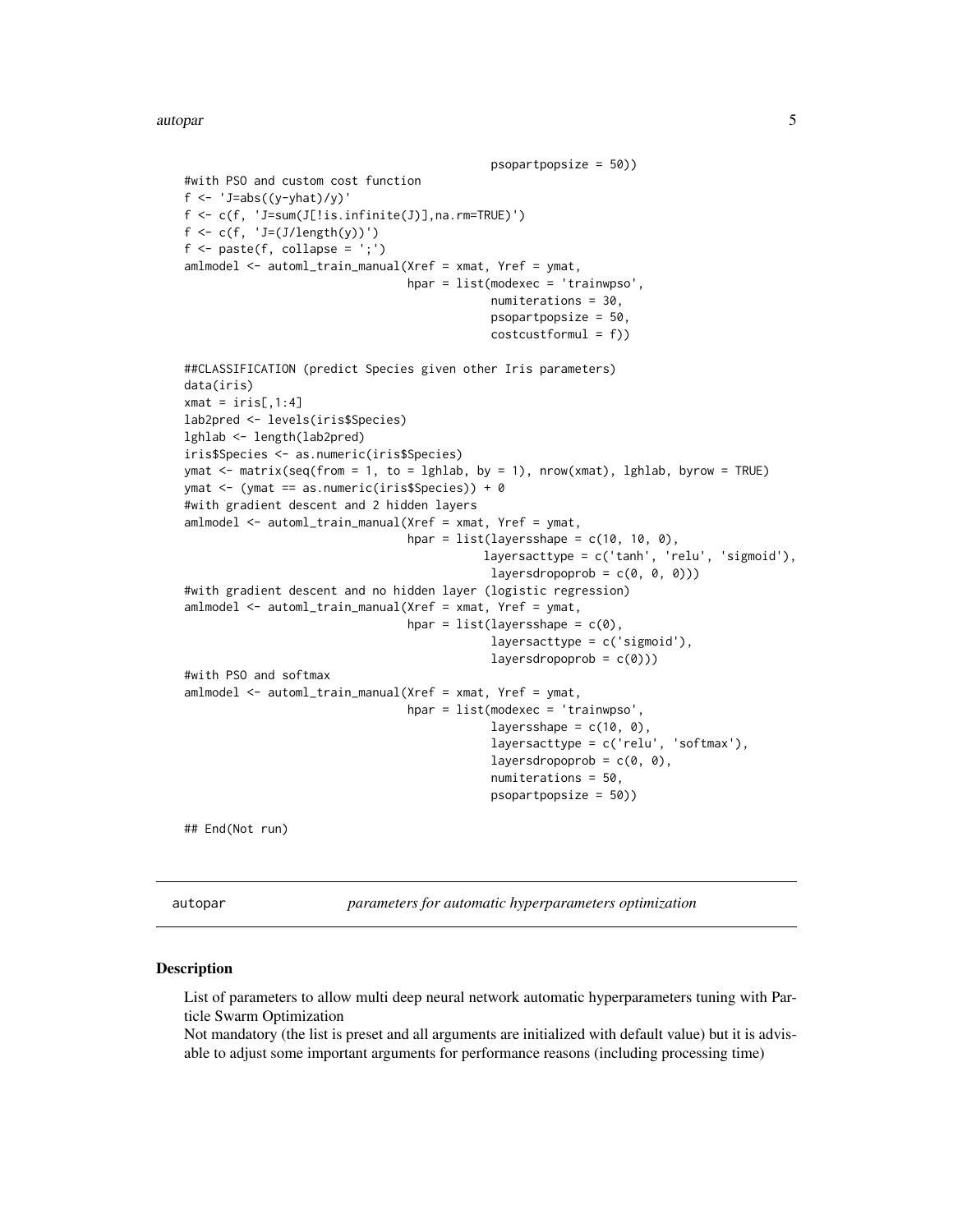#### <span id="page-5-0"></span>Arguments

|                                      | psopartpopsize number of particles in swarm, the main argument that should be tuned (default<br>value 8, which is quite low)<br>#tuning priority 1                                                                                                                                                                                                                  |  |
|--------------------------------------|---------------------------------------------------------------------------------------------------------------------------------------------------------------------------------------------------------------------------------------------------------------------------------------------------------------------------------------------------------------------|--|
| psoxxx                               | see pso for other PSO specific arguments details                                                                                                                                                                                                                                                                                                                    |  |
| numiterations                        | number of convergence steps between particles (hyperparameters), default value<br>3)<br>#tuning priority 1                                                                                                                                                                                                                                                          |  |
| auto_modexec                         | if 'TRUE' the type of Neural Net optimization will be randomly choosen be-<br>tween 'trainwgrad' and 'trainwpso' for each particle<br>default value is 'FALSE' (so default value of argument 'modexec' in automl_train_manual<br>function, actually 'trainwgrad' as default is more suited to large data volume)<br>the value can be forced if defined in hpar list |  |
| auto_runtype                         | if '2steps' the 2 following steps will be run automatically (default value is 'nor-<br>mal'):<br>1st overfitting, the goal is performance<br>2nd regularization, the goal is generalization<br>nb: 'overfitting' or 'regularization' may be directly specified to avoid the 2 steps                                                                                 |  |
| auto_minibatchsize                   |                                                                                                                                                                                                                                                                                                                                                                     |  |
|                                      | see below                                                                                                                                                                                                                                                                                                                                                           |  |
| auto_minibatchsize_min               |                                                                                                                                                                                                                                                                                                                                                                     |  |
|                                      | see below                                                                                                                                                                                                                                                                                                                                                           |  |
| auto_minibatchsize_max               |                                                                                                                                                                                                                                                                                                                                                                     |  |
|                                      | 'auto_minibatch' default value 'TRUE' for automatic adjustment of 'minibatch-<br>size' argument in automl_train_manual function<br>the minimum and maximum value for 'minibatchsize' corespond to 2 to the                                                                                                                                                          |  |
|                                      | power value (default 0 for 'auto_minibatchsize_min' and 9 for 'auto_minibatchsize_max')                                                                                                                                                                                                                                                                             |  |
| auto_learningrate                    |                                                                                                                                                                                                                                                                                                                                                                     |  |
|                                      | see below                                                                                                                                                                                                                                                                                                                                                           |  |
| auto_learningrate_min                | see below                                                                                                                                                                                                                                                                                                                                                           |  |
|                                      |                                                                                                                                                                                                                                                                                                                                                                     |  |
| auto_learningrate_max                | 'auto_learningrate' default value 'TRUE' for automatic adjustment of 'learn-                                                                                                                                                                                                                                                                                        |  |
|                                      | ingrate' argument in automl_train_manual function<br>the minimum and maximum value for 'learningrate' correspond to 10 to the                                                                                                                                                                                                                                       |  |
|                                      | power negative value (default -5 for 'auto_learningrate_min' and -2 for 'auto_learningrate_max')                                                                                                                                                                                                                                                                    |  |
| auto_beta1                           | see below                                                                                                                                                                                                                                                                                                                                                           |  |
| auto_beta2                           | 'auto_beta1' and 'auto_beta2' default value 'TRUE' for automatic adjustment<br>of 'beta1' and 'beta2' argument in automl_train_manual function                                                                                                                                                                                                                      |  |
| auto_psopartpopsize                  |                                                                                                                                                                                                                                                                                                                                                                     |  |
| see below<br>auto_psopartpopsize_min |                                                                                                                                                                                                                                                                                                                                                                     |  |
|                                      | see below                                                                                                                                                                                                                                                                                                                                                           |  |
|                                      |                                                                                                                                                                                                                                                                                                                                                                     |  |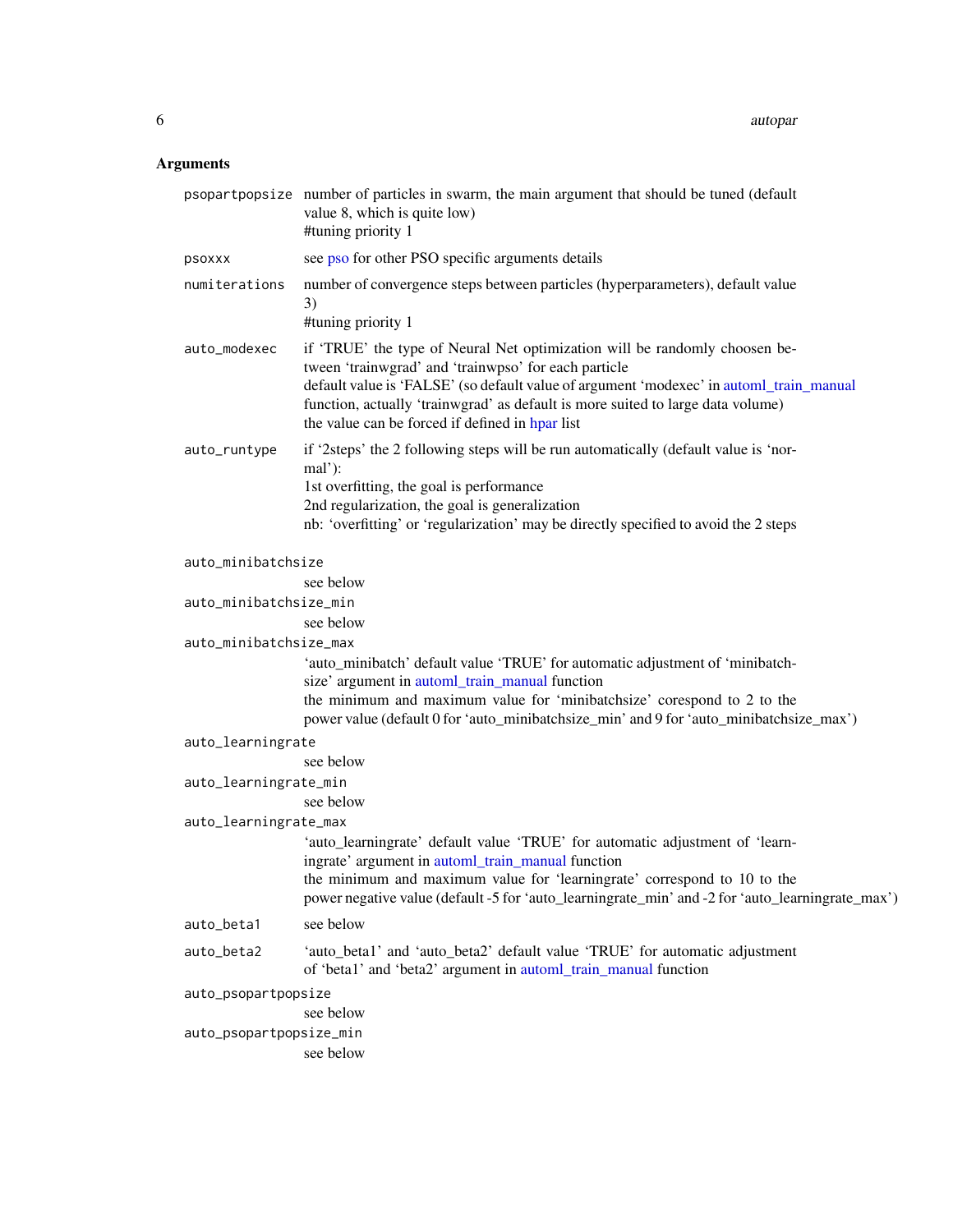#### <span id="page-6-0"></span>autopar 70 autor 2008 autor 2008 autor 2008 autor 2008 autor 2008 autor 2008 autor 2008 autor 2008 autor 2008

| auto_psopartpopsize_max      |                                                                                                                                                               |
|------------------------------|---------------------------------------------------------------------------------------------------------------------------------------------------------------|
|                              | 'auto_psopartpopsize' default value 'TRUE' for automatic adjustment of 'psopart-<br>popsize' argument in automl_train_manual function (concern only 'modexec' |
|                              | set to 'trainwpso')                                                                                                                                           |
|                              | the minimum and maximum value for 'psopartpopsize' ; default 2 for 'auto_psopartpopsize_min'<br>and 50 for 'auto_psopartpopsize_max')                         |
| auto_lambda                  | see below                                                                                                                                                     |
| auto_lambda_min              |                                                                                                                                                               |
| auto_lambda_max              | see below                                                                                                                                                     |
|                              | 'auto_lambda' default value 'FALSE' for automatic adjustment of 'lambda' reg-                                                                                 |
|                              | ularization argument in automl_train_manual function                                                                                                          |
|                              | the minimum and maximum value for 'lambda' correspond to 10 to the power                                                                                      |
|                              | value (default -2) for 'auto_lambda_min' and (default 4) for 'auto_lambda_max')                                                                               |
| auto_psovelocitymaxratio     |                                                                                                                                                               |
|                              | see below                                                                                                                                                     |
| auto_psovelocitymaxratio_min |                                                                                                                                                               |
| auto_psovelocitymaxratio_max | see below                                                                                                                                                     |
|                              | 'auto_psovelocitymaxratio' default value 'TRUE' for automatic adjustment of                                                                                   |
|                              | 'psovelocitymaxratio' PSO velocity max ratio argument in automl_train_manual                                                                                  |
|                              | function                                                                                                                                                      |
|                              | the minimum and maximum value for 'psovelocitymaxratio'; default 0.01 for<br>'auto_psovelocitymaxratio_min' and 0.5 for 'auto_psovelocitymaxratio_max'        |
| auto_layers                  | see below ('auto_layers' default value 'TRUE' for automatic adjustment of lay-<br>ers shape in automl_train_manual function)                                  |
| auto_layers_min              |                                                                                                                                                               |
|                              | (linked to 'auto_layers' above, set hpar 'layersshape' and 'layersacttype') the<br>minimum number of hidden layers (default 1 no hidden layer)                |
| auto_layers_max              |                                                                                                                                                               |
|                              | (linked to 'auto_layers' above, set hpar 'layersshape' and 'layersacttype') the<br>maximum number of hidden layers (default 2)                                |
| auto_layersnodes_min         |                                                                                                                                                               |
|                              | (linked to 'auto_layers' above, set hpar 'layersshape' and 'layersacttype') the<br>minimum number of nodes per layer (default 3)                              |
| auto_layersnodes_max         |                                                                                                                                                               |
|                              | (linked to 'auto_layers' above, set hpar 'layersshape' and 'layersacttype') the<br>maximum number of nodes per layer (default 33)                             |
| auto_layersdropo             |                                                                                                                                                               |
|                              | see below                                                                                                                                                     |
| auto_layersdropoprob_min     | see below                                                                                                                                                     |
| auto_layersdropoprob_max     |                                                                                                                                                               |
|                              | 'auto_layersdropo' default value 'FALSE' for automatic adjustment of hpar 'lay-                                                                               |
|                              | ersdropoprob' in automl_train_manual function)                                                                                                                |
|                              | the minimum and maximum value for 'layersdropoprob'; default 0.05 for 'auto_layersdropoprob_min'<br>and 0.75 for 'auto_layersdropoprob_max'                   |
|                              |                                                                                                                                                               |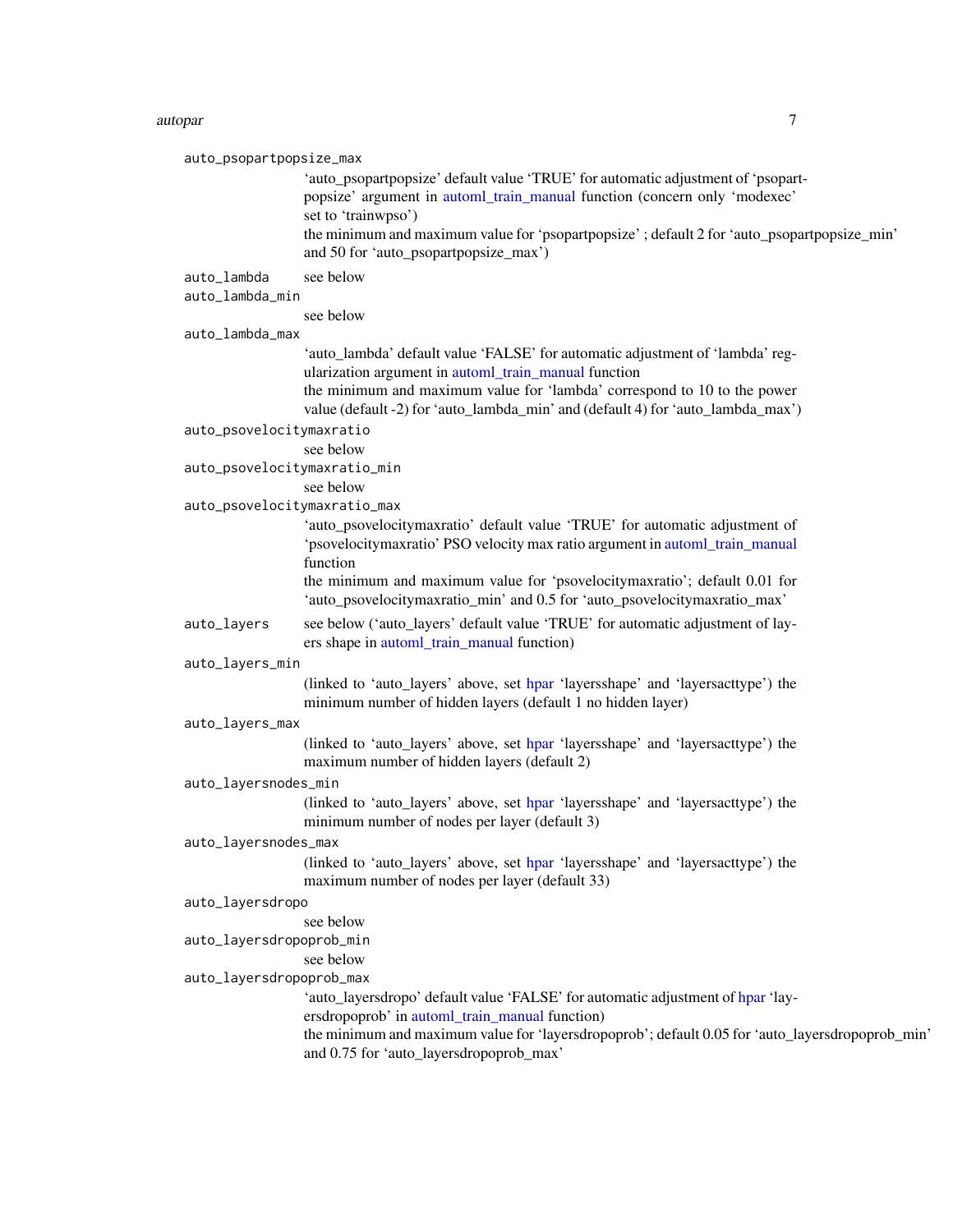<span id="page-7-0"></span>

| seed         | seed for reproductibility (default 4)                                                                                                            |
|--------------|--------------------------------------------------------------------------------------------------------------------------------------------------|
| nbcores      | number of cores used to parallelize particles optimization, not available on Win-<br>dows (default 1, automatically reduced if not enough cores) |
| verbose      | to display or not the costs at each iteration for each particle (default TRUE)                                                                   |
| subtimelimit | time limit in seconds for sub modelizations to avoid waiting too long for a spe-<br>cific particle to finish its modelization (default 3600)     |
|              | back to automl_train                                                                                                                             |

<span id="page-7-1"></span>

| Deep Neural Net parameters and hyperparameters<br>hpar |  |
|--------------------------------------------------------|--|
|--------------------------------------------------------|--|

#### Description

List of Neural Network parameters and hyperparameters to train with gradient descent or particle swarm optimization

Not mandatory (the list is preset and all arguments are initialized with default value) but it is advisable to adjust some important arguments for performance reasons (including processing time)

#### Arguments

| modexec        | 'trainwgrad' (the default value) to train with gradient descent (suitable for all<br>volume of data)                                                                                                                                                                                  |
|----------------|---------------------------------------------------------------------------------------------------------------------------------------------------------------------------------------------------------------------------------------------------------------------------------------|
|                | 'trainwpso' to train using Particle Swarm Optimization, each particle represents<br>a set of neural network weights (CAUTION: suitable for low volume of data,                                                                                                                        |
|                | time consuming for medium to large volume of data)                                                                                                                                                                                                                                    |
|                | Below specific arguments to 'trainwgrad' execution mode                                                                                                                                                                                                                               |
| learningrate   | learningrate alpha (default value 0.001)<br>#tuning priority 1                                                                                                                                                                                                                        |
| beta1          | see below                                                                                                                                                                                                                                                                             |
| beta2          | 'Momentum' if betal different from 0 and beta2 equal 0)<br>'RMSprop' if beta1 equal 0 and beta2 different from 0<br>'adam optimization' if beta1 different from 0 and beta2 different from 0 (default)<br>(default value beta1 equal 0.9 and beta2 equal 0.999)<br>#tuning priority 2 |
| lrdecayrate    | learning rate decay value (default value 0, no learning rate decay, 1e-6 should<br>be a good value to start with)<br>#tuning priority 4                                                                                                                                               |
| chkgradevery   | epoch interval to run gradient check function (default value 0, for debug only)                                                                                                                                                                                                       |
| chkgradepsilon | epsilon value for derivative calculations and threshold test in gradient check<br>function (default 0.0000001)                                                                                                                                                                        |

*Below specific arguments to 'trainwpso' execution mode*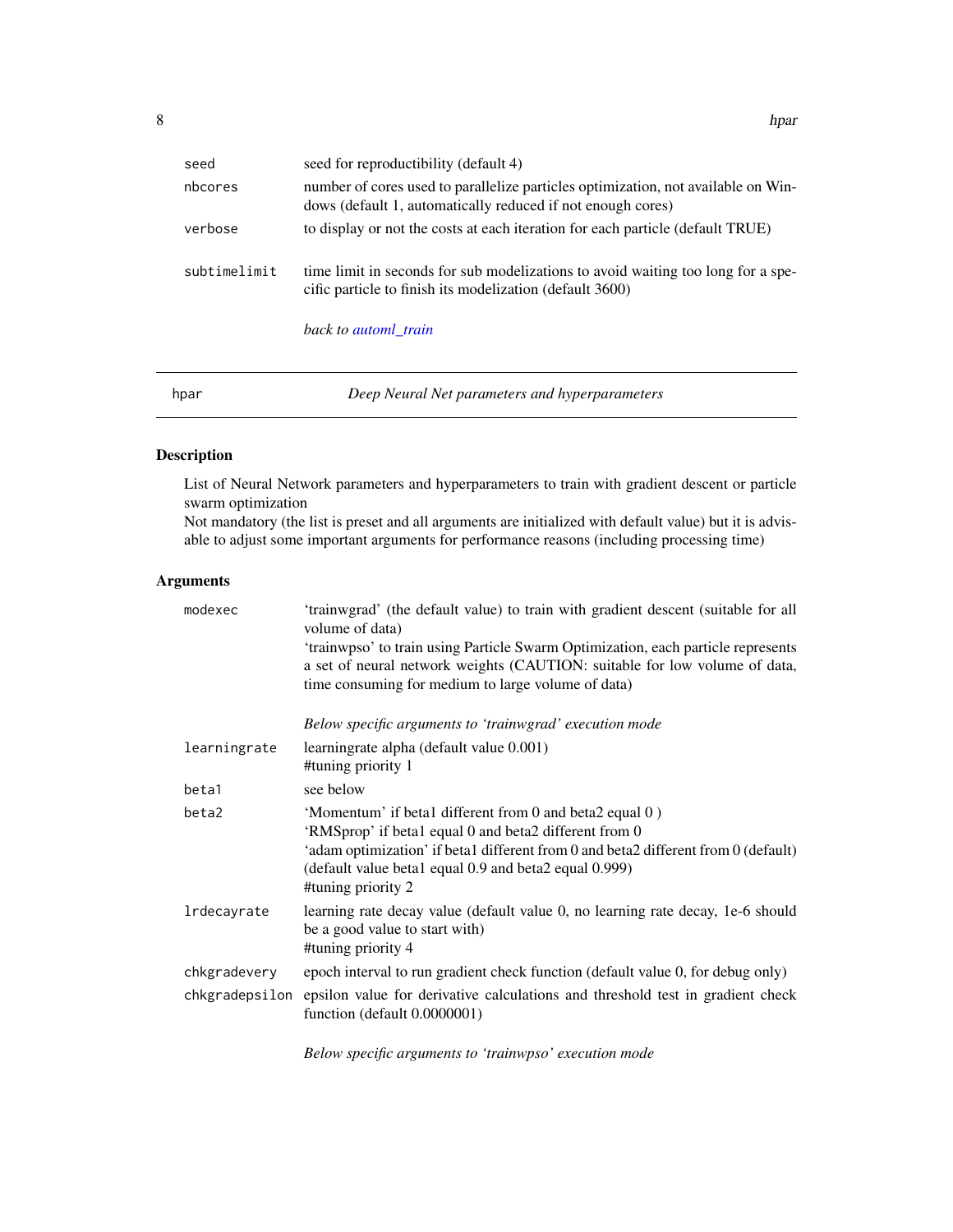<span id="page-8-0"></span>hpar 99 September 2014 and 2014 and 2014 and 2014 and 2014 and 2014 and 2014 and 2014 and 2014 and 2014 and 20

| psoxxx          | see pso for PSO specific arguments details                                                                                                                                                                                                                                                                                              |
|-----------------|-----------------------------------------------------------------------------------------------------------------------------------------------------------------------------------------------------------------------------------------------------------------------------------------------------------------------------------------|
|                 | costcustformul custom cost formula (default ", no custom cost function)<br>standard input variables: yhat (prediction), y (target actual value)<br>custom input variables: any variable declared in hpar may be used via alias mydl<br>(ie: hpar(list = $(foo = 1.5)$ ) will be used in custom cost formula as mydl\$foo))<br>result: J |
|                 | see 'automl_train_manual' example using Mean Average Percentage Error cost<br>function                                                                                                                                                                                                                                                  |
|                 | nb: X and Y matrices used as input into automl_train_manual or automl_train_manual<br>functions are transposed (features in rows and cases in columns)                                                                                                                                                                                  |
|                 | Below arguments for both execution modes                                                                                                                                                                                                                                                                                                |
| numiterations   | number of training epochs (default value 50))<br>#tuning priority 1                                                                                                                                                                                                                                                                     |
| seed            | seed for reproductibility (default 4)                                                                                                                                                                                                                                                                                                   |
| minibatchsize   | mini batch size, 2 to the power 0 for stochastic gradient descent (default 2 to the<br>power 5) #tuning priority 3                                                                                                                                                                                                                      |
| layersshape     | number of nodes per layer, each nodes number initialize a hidden layer<br>output layer nodes number, may be left to 0 it will be automatically set by Y<br>matrix shape                                                                                                                                                                 |
|                 | default value one hidden layer with 10 nodes: $c(10, 0)$<br>#tuning priority 4                                                                                                                                                                                                                                                          |
| layersacttype   | activation function for each layer; 'linear' for no activation or 'sigmoid', 'relu'<br>or 'reluleaky' or 'tanh' or 'softmax' (softmax for output layer only supported in<br>trainwpso exec mode)                                                                                                                                        |
|                 | output layer activation function may be left to ", default value 'linear' for re-<br>gression, 'sigmoid' for classification                                                                                                                                                                                                             |
|                 | nb: layersacttype parameter vector must have same length as layersshape pa-<br>rameter vector                                                                                                                                                                                                                                           |
|                 | default value c('relu', ")<br>#tuning priority 4                                                                                                                                                                                                                                                                                        |
| layersdropoprob |                                                                                                                                                                                                                                                                                                                                         |
|                 | drop out probability for each layer, continuous value from 0 to less than 1 (give<br>the percentage of matrix weight values to drop out randomly)<br>nb: layersdropoprob parameter vector must have same length as layersshape<br>parameter vector<br>default value no drop out: $c(0, 0)$<br>#tuning priority for regularization       |
|                 | printcostevery epoch interval to test and print costs (train and cross validation cost: default<br>value 10, for 1 test every 10 epochs)                                                                                                                                                                                                |
| testcvsize      | size of cross validation sample, 0 for no cross validation sample (default 10, for<br>10 percent)                                                                                                                                                                                                                                       |
| testgainunder   | threshold to stop the training if the gain between last train or cross validation<br>cost is smaller than the threshold, 0 for no stop test (default 0.000001)                                                                                                                                                                          |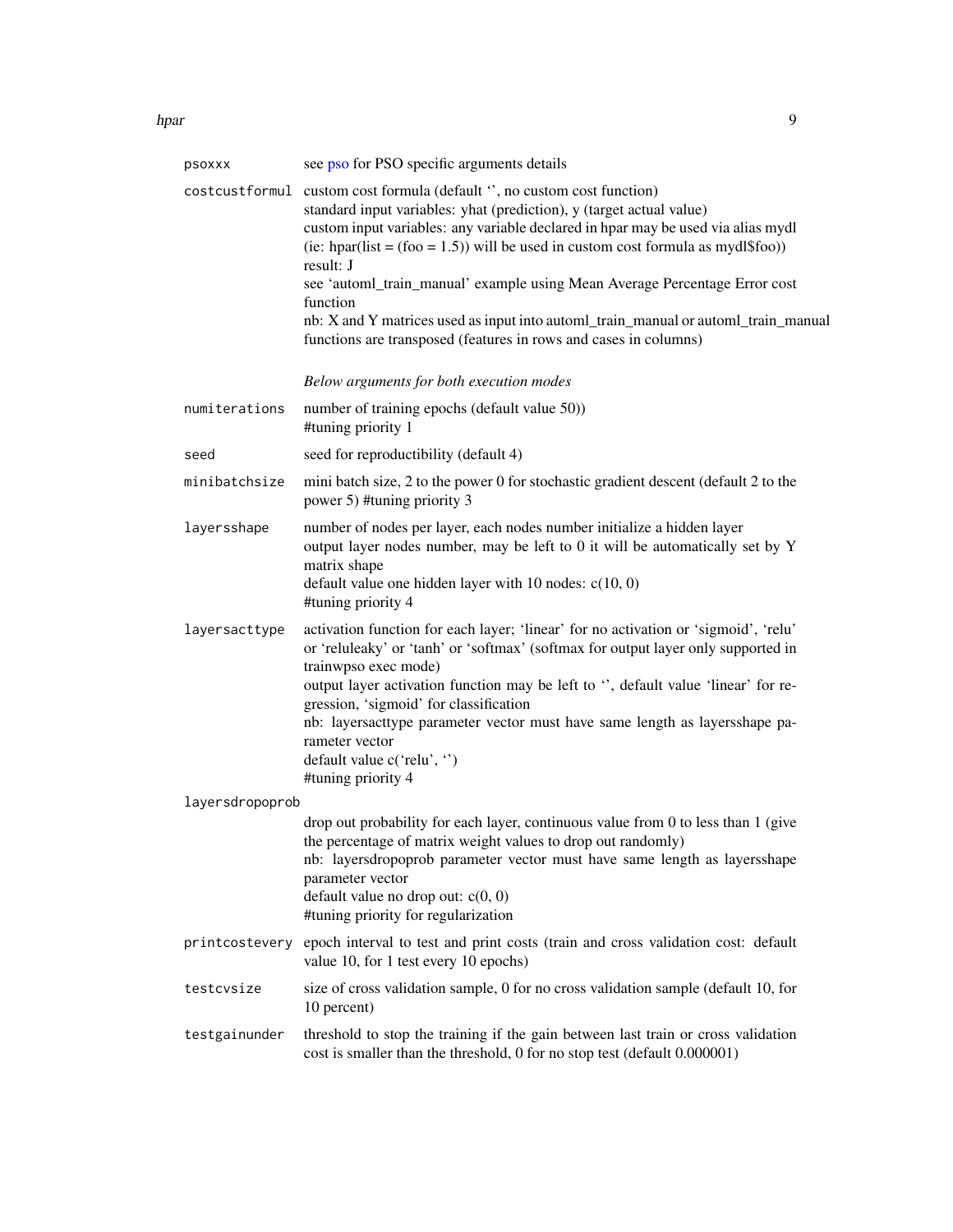<span id="page-9-0"></span>

| costtype     | cost type function name 'mse' or 'crossentropy' or 'custom'<br>'mse' for Mean Squared Error, set automatically for continuous target type<br>('mape' Mean Absolute Percentage Error may be specified)<br>'crossentropy' set automatically for binary target type<br>'custom' set automatically if 'costcustformul' different from " |
|--------------|-------------------------------------------------------------------------------------------------------------------------------------------------------------------------------------------------------------------------------------------------------------------------------------------------------------------------------------|
| lambda       | regularization term added to cost function (default value 0, no regularization)                                                                                                                                                                                                                                                     |
| batchnor_mom | batch normalization momentum for $\mathbf{j}$ and $\mathbf{B}$ (default 0, no batch normalization,<br>may be set to 0.9 for deep neural net)                                                                                                                                                                                        |
| epsil        | epsilon the low value to avoid dividing by 0 or $log(0)$ in cost function, etc<br>(default value 1e-12)                                                                                                                                                                                                                             |
| verbose      | to display or not the costs and the shapes (default TRUE)                                                                                                                                                                                                                                                                           |
|              | back to automl_train, automl_train_manual                                                                                                                                                                                                                                                                                           |

#### See Also

Deep Learning specialization from Andrew NG on Coursera

<span id="page-9-1"></span>

pso *PSO parameters and hyperparameters*

#### Description

List of parameters and hyperparameters for Particle Swarm Optimization

#### Arguments

All PSO parameters and hyperparameters are preset with default value

number of particles in swarm (discrete value) ('autopar' context: default value 8, which means that 8 different neural net hyperparameters sets will be tested ('hpar' context: default value 50, which means that 50 neural net weights sets will be tested #tuning priority 1(impact on memory consumption)

*CAUTION: you should only change the values below if you know what you are doing*

 $p$ sopart $p$ d $p$ sinze Minimum value for particles positions (default value -10)

psovarvalmax maximum value for particles positions (default value 10)

psovelocitymaxratio

ratio applied to limit velocities (continuous value between 0 and 1, default value 0.2)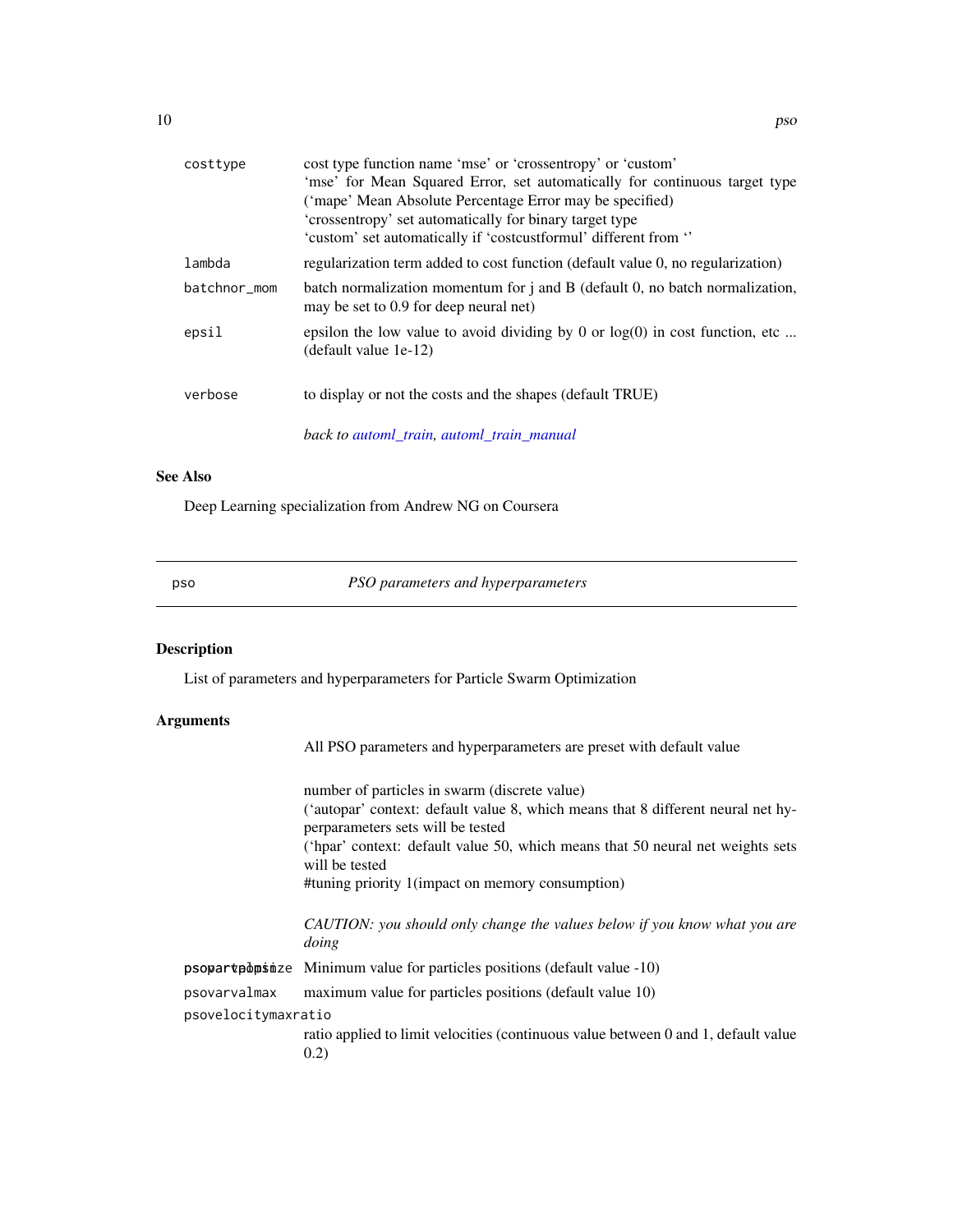#### <span id="page-10-0"></span>pso the contract of the contract of the contract of the contract of the contract of the contract of the contract of the contract of the contract of the contract of the contract of the contract of the contract of the contra

| psoinertiadampratio |                                                                                             |
|---------------------|---------------------------------------------------------------------------------------------|
|                     | inertia damp ratio (continuous value between 0 and 1, default value 1 equivalent<br>to OFF) |
| psokappa            | kappa (default value 1)                                                                     |
| psophi1             | Phi 1 (default value 2.05)                                                                  |
| psophi2             | Phi 2 (default value 2.05)                                                                  |
|                     | back to autopar, hpar                                                                       |

#### See Also

PSO video tutorial from Yarpiz